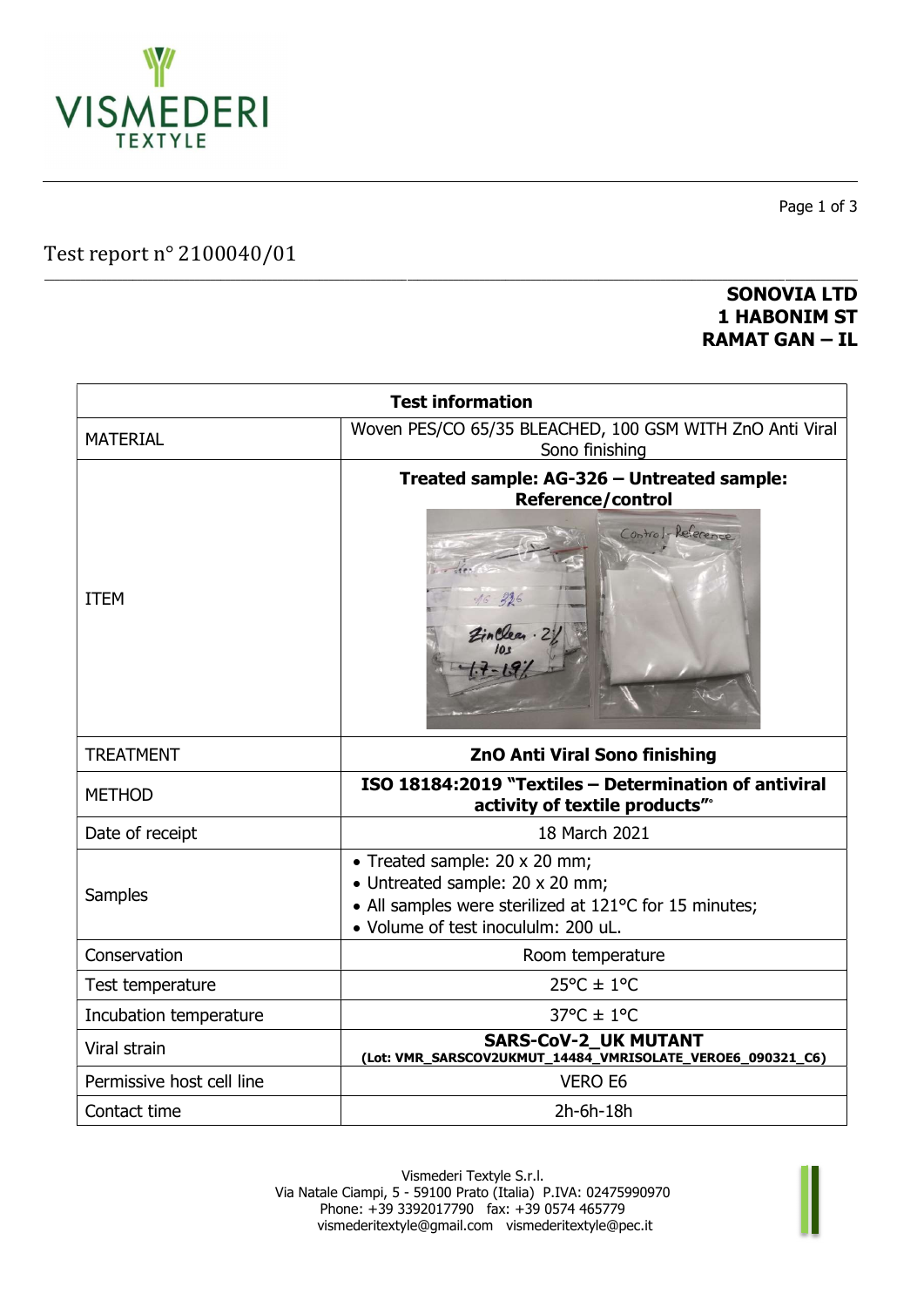

# Test report n° 2100040/01 Page 2 of 3

## Calculation of antiviral activity

Antiviral activity is calculated with the following formula:

 $M_v = Ig (V_a) - Ig (V_c)$ 

where

 $M_v$  is the evaluation of antiviral activity

lg (Va) logarithm of the mean of TCID50 of the three replicates at time T0 detected on the control

Ig ( $V_c$ ) logarithm of the mean of TCID50 of the three replicates at time T detected on the treated sample

Log TCID<sub>50</sub> inoculum: 6.5

| Control test     |             |             |                                        |                |       |  |  |
|------------------|-------------|-------------|----------------------------------------|----------------|-------|--|--|
|                  | Average     | $TCID_{50}$ | Test valid if                          | <b>Results</b> |       |  |  |
|                  | Log         | 1mL         |                                        |                |       |  |  |
|                  | $TCID_{50}$ |             |                                        |                |       |  |  |
| Untreated sample | 4,33        | $10^{4.33}$ | $(Lg$ TCID <sub>50</sub> Untreated -   |                |       |  |  |
| Treated sample   | 3,92        | $10^{3,92}$ | Lg TCID <sub>50</sub> Treated) < $0.5$ | 0.41           | Valid |  |  |

### Test results

|           | Time           | Average<br>Log TCID <sub>50</sub><br>$Lg(V_a)$ | $\left \frac{\text{TCID}_{50}}{1 \text{ mL}}\right $ | M    | Test valid if |
|-----------|----------------|------------------------------------------------|------------------------------------------------------|------|---------------|
|           |                | 4,75                                           | $10^{4,75}$                                          |      |               |
| Untreated | T <sub>2</sub> | 4,08                                           | $0^{4,08}$                                           | 0,67 |               |
| sample    | Т6             | 3,83                                           | $10^{3,83}$                                          | 0,92 | M<1.0         |
|           | <b>T18</b>     | 2,50                                           | $0^{2,50}$                                           |      |               |